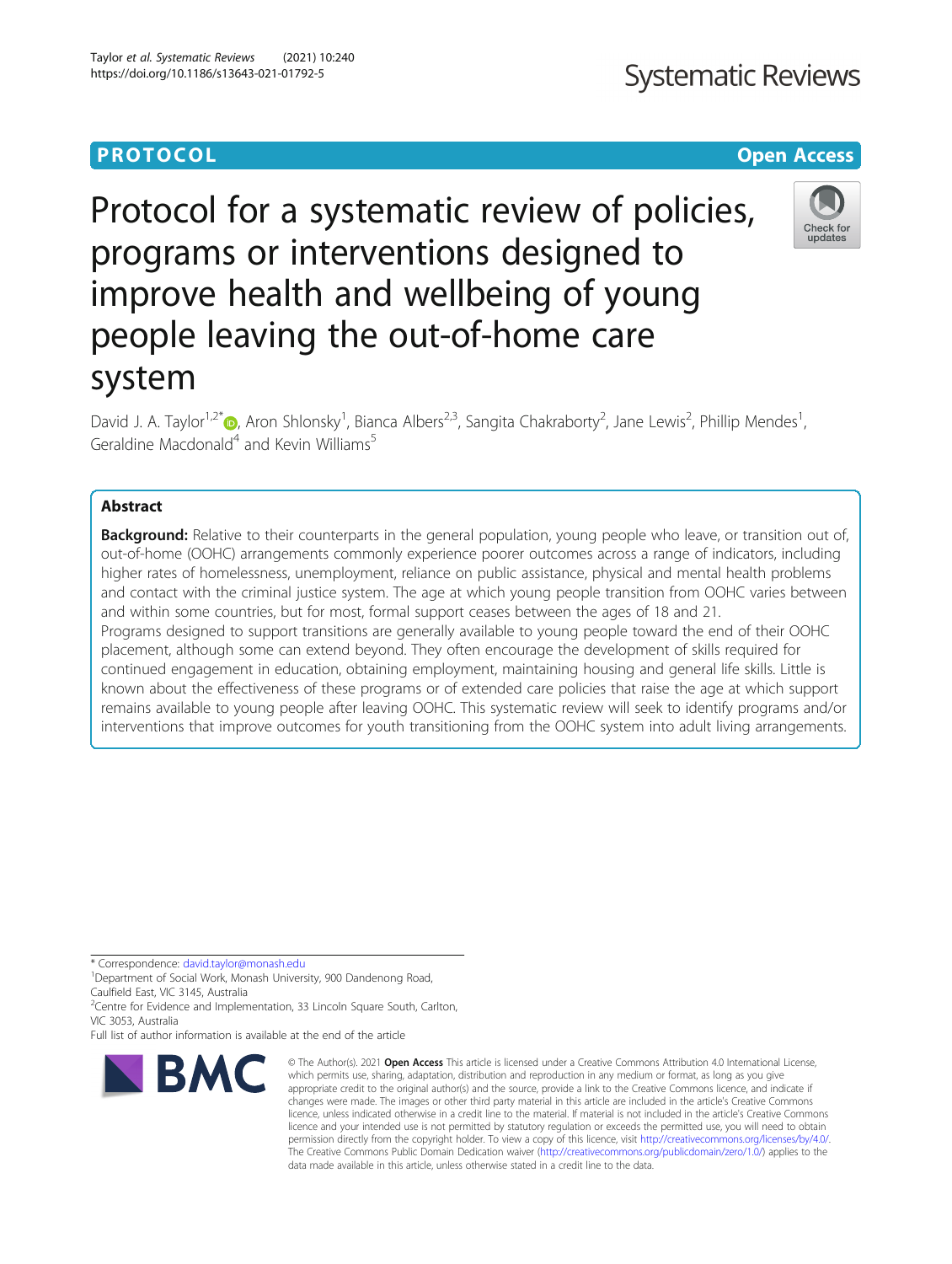Methods: This review will identify programs, interventions and policies that seek to improve health and wellbeing of this population that have been tested using robust controlled methods. Primary outcomes of interest are homelessness, health, education, employment, exposure to violence and risky behaviour. Secondary outcomes are relationships and life skills. We will search, from January 1990 onwards, MEDLINE, EMBASE, PsycINFO, ERIC, CINAHL, Cochrane CENTRAL, SocINDEX, Sociological Abstracts, Social Services Abstracts, NHS Economic Evaluation Database and Health Technology Assessment. Grey literature will be identified through searching websites and databases, e.g. clearing houses, government agencies and organisations known to be undertaking or consolidating research on this topic area. Two reviewers will independently screen all title and abstracts and full text articles with conflicts to be resolved by a third reviewer. Data extraction will be undertaken by pairs of review authors, with one reviewer checking the results of the other. If more than one study with suitable data can be identified, we plan to undertake both fixed-effects and random-effects meta-analyses and intend to present the random-effects result if there is no indication of funnel plot asymmetry. Risk of bias will be assessed using tools appropriate to the study methodology. Quality of evidence across studies will be assessed using the Grading of Recommendations, Assessment, Development and Evaluation (GRADE) methodology.

**Discussion:** Previous reviews were unable to identify any programs or interventions, backed by methodologically rigorous research, that improve outcomes for this population. This review seeks to update this previous work, taking into account changes in the provision of extended care, which is now available in some jurisdictions.

Systematic review registration: PROSPERO [CRD42020146999](https://www.crd.york.ac.uk/prospero/display_record.php?RecordID=146999)

**Keywords:** Systematic review, Transitions, Out-of-home care, Aftercare, Leaving Care, Ageing out

#### Background

Youth who experience abuse and neglect by their parents or carers can be placed in out-of-home care (OOHC) in jurisdictions where such formal systems exist. OOHC takes three major forms: foster care—where care services are provided by individuals not necessarily known to the recipient, kinship care—where those providing care are connected to the recipient through blood or kin ties, and residential care—where care is provided in an institutional setting. Youth can experience one or more of these care types whilst in OOHC. Whilst the three forms of OOHC are quite different, they also have similarities: children in homes were often the victims of childhood trauma [\[1,](#page-7-0) [2](#page-7-0)]; minimal standards of care are required; and financial support, if provided, ceases when youth reach a certain age [\[3\]](#page-7-0).

OOHC is a policy area of considerable contemporary cross-national interest [[4\]](#page-7-0). The latest available figures for England show that there were 75,420 children in care in 2018. In the same year, 10,460 young people aged 17–18 left care who had spent at least 13 weeks in care between the age of 14 and 16 [\[5](#page-7-0)]. In Australia, there are approximately 45,000 children in care, with 3300 of them aged between 15 and 17 leaving care arrangements in 2018- 2019 [[6\]](#page-7-0). Comparable figures for the USA show that there were 122,000 children aged between 13 and 20 in foster care on 30 September 2018. Of these, approximately 20,000 left care in FY2017, because they reached the legal age of adulthood in their state [\[7](#page-7-0)]. Similar statistics for European countries, representing a broad range of different welfare state regimes and thus approaches to OOHC, are more difficult to retrieve.

According to a recent report, 161,233 young people aged 0–17 years were in OOHC in Germany in 2013, and additional 28,181 were characterised as "care leavers", i.e. aged 18–26 years [\[8](#page-7-0)]. In Denmark, 13,532 children were placed in OOHC by December 31, 2020. Of these, 3,928 were 15–17 years old [[9\]](#page-7-0).

Young people who leave or transition out of OOHC arrangements commonly experience poorer outcomes compared to the general population across a range of indicators, including higher rates of homelessness, unemployment, reliance on public assistance, physical and mental health problems and contact with the criminal justice system  $[10-16]$  $[10-16]$  $[10-16]$  $[10-16]$  $[10-16]$ . These poorer outcomes may be due to pre-existing mental health problems and other challenges arising from their experiences pre-care or whilst in care [[17,](#page-7-0) [18](#page-7-0)]. They may also be due to insufficient knowledge or life skills or be related to the fact that they must fend for themselves at an earlier age than their peers who can rely on their birth families for personal and material support [[17\]](#page-7-0).

The age at which young people transition from OOHC varies between and within some countries—for most, formal support ceases between the ages of 18 and 21 [[19\]](#page-7-0). The type and mode of support to care leavers varies between jurisdictions, but can involve formal life skills training programs, personal adviser or key worker support, mentoring or peer support programs, cash assistance and housing support [\[17](#page-7-0), [20\]](#page-7-0). Young people transitioning from care are often ill-equipped for independent living, and the type and amount of support they receive is insufficient to prevent adverse outcomes [[21](#page-7-0),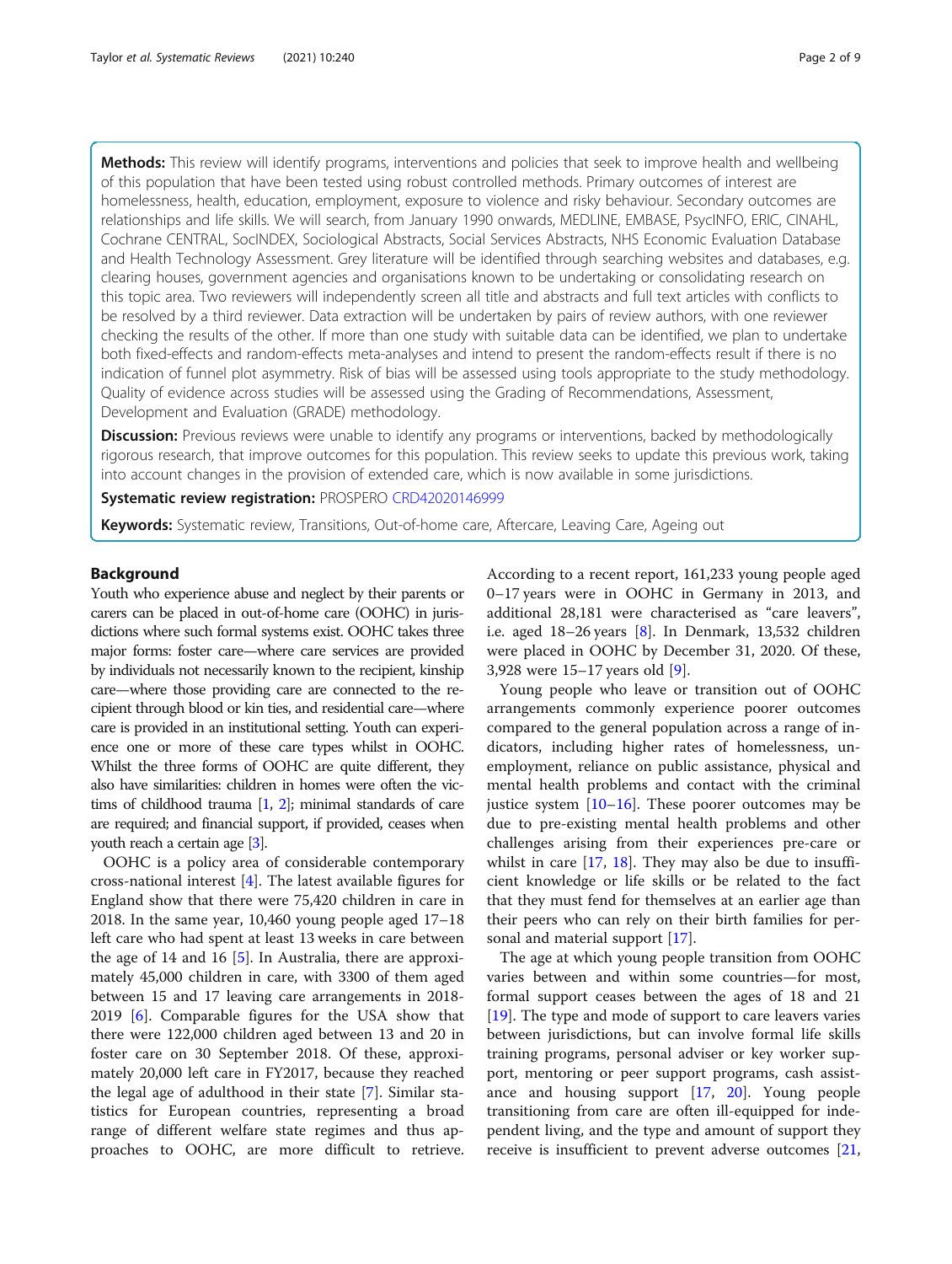[22\]](#page-7-0). Considering this, in some jurisdictions, one policy response has been to raise the age at which young people can transition, thereby extending the support available [[4,](#page-7-0) [23](#page-7-0), [24](#page-7-0)].

Transition support programs are generally available to young people toward the end of their care placement, although some extend beyond. They often encourage the development of skills required for continued engagement in education, obtaining employment, maintaining housing and general life skills [[17,](#page-7-0) [20\]](#page-7-0).

Fifteen years ago, Donkoh et al. conducted the first methodologically rigorous systematic review of independent living programs for young people leaving outof-home care and were unable to find any studies that met their inclusion criteria [\[17](#page-7-0)]. In the intervening period, a number of reviews have explored various aspects of policies, programs or interventions for youth transitioning from care but have suffered from a range of weaknesses in either methodology or scope.

Some reviews have limited their scope, either to particular geographies [\[20](#page-7-0)], or to interventions delivered whilst youth were in care [[17,](#page-7-0) [25\]](#page-7-0), or to independent living programs [[17,](#page-7-0) [26](#page-7-0), [27\]](#page-7-0). Some focused on a narrow range of outcomes [\[27](#page-7-0), [28](#page-7-0)]. Others have methodological weaknesses, such as not conducting a systematic search [[22\]](#page-7-0), not applying a methodological filter or addressing the risk of bias of included studies [[25](#page-7-0), [29](#page-7-0)], or they failed to critically appraise the effectiveness of the policy or practice interventions included [[26](#page-7-0), [27,](#page-7-0) [30](#page-7-0)–[32](#page-7-0)]. This review seeks to update and build upon this previous work by additionally investigating the effectiveness of policies that provide the option to extend out-of-home care beyond 18 years old, thereby increasing the age at which young people transition.

The aim of this systematic review is to assess the effectiveness of programs and/or interventions designed to improve outcomes for youth transitioning from the outof-home care system into adult living arrangements. The proposed systematic review question is:

What programs, interventions or services are effective at improving health and psychosocial outcomes for young people leaving the out-of-home care system?

# Methods

The systematic review has been registered with the International Prospective Register of Systematic Reviews (PROS-PERO, [http://www.crd.york.ac.uk/PROSPERO,](http://www.crd.york.ac.uk/PROSPERO) registration number: CRD42020146999).

The present protocol is being reported in accordance with the reporting guidance provided in the Preferred Reporting Items for Systematic Reviews and Meta-Analyses Protocol (PRISMA-P) [[33\]](#page-7-0) (see Additional file [1\)](#page-6-0). The final review will be reported in accordance with the updated PRISMA 2020 statement [[34\]](#page-7-0) .

# Criteria for considering studies for this review

Studies will be selected according to the following criteria: population, intervention, comparator, outcome and study design.

# Population

Youth aged between 16 and 25 who are:

- Not living with their birth parents/family; AND
- Are in foster care/out-of-home care/public care/ looked after (UK)/state care/government care; AND
- Have been placed in care due to concerns related to child maltreatment, neglect or risk of child maltreatment, relinquishment, or lack of provision of support; AND
- Who are transitioning from care into adult living arrangements.

# Intervention

Policies, programs or interventions that:

- Provide support and/or assistance to help youth prior to leaving care and/or as they transition and/or after they leave care;
- Are delivered in the community;
- Support young people transition from their country's statutory out-of-home care systems into adult living.

# Comparator

The following comparisons will be included: intervention/services as usual (i.e. what an individual would have received in the absence of the intervention), another intervention (i.e. another policy, program or intervention for young people leaving out-of-home care), no intervention or wait-list control (i.e. individuals waiting to be included in the intervention).

# Outcome(s)

Outcomes of interest include the following, which must be measured at least three months following the age at which eligibility for standard out-of-home care terminates in the jurisdiction in which the study took place. Outcomes will be considered if they were obtained from linked administrative data sources (i.e. employment, health or other records), validated measures (e.g. conflict tactics scale) and non-validated measures (e.g. selfreported homelessness) administered by interview or survey.

# Primary

• Homelessness—we will include any homelessness/ housing-related outcomes, including any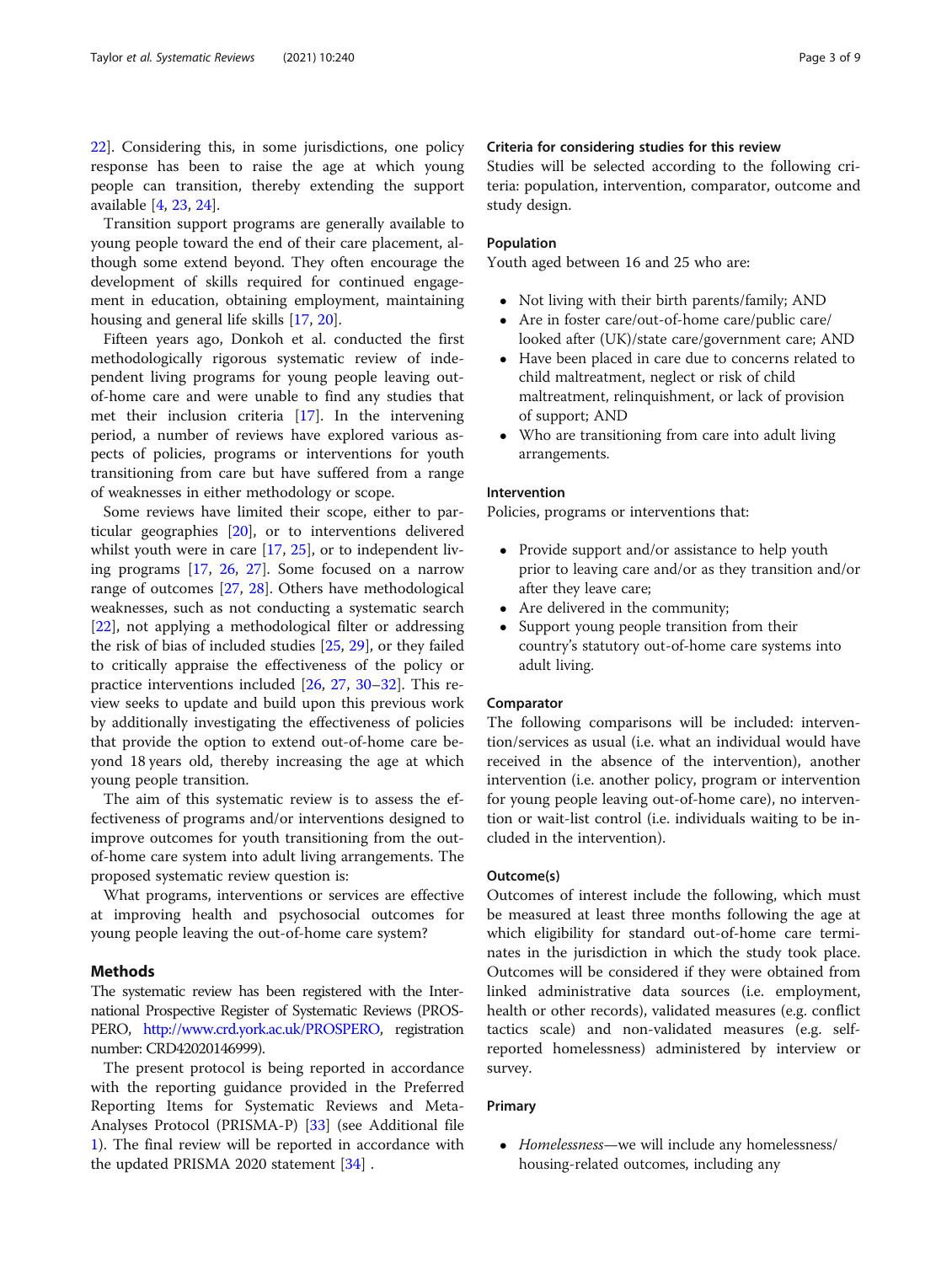measurement that allows us to determine whether or not an individual has or does not have a permanent place to live;

- Health—we will include any health-related outcomes or measures of service usage, including but not limited to emergency department presentations, hospitalisations and any measure of mental health conditions or symptoms;
- *Education*—we will include any education-related outcomes, including but not limited to measurement of high school or equivalent completion, high school grades, enrolment in or attainment of a trade/vocational qualification and enrolment in or attainment of a university qualification;
- *Employment*—we will include any employmentrelated outcomes, including but not limited to measurement of whether an individual is employed, their wages or utilises unemployment benefits;
- Exposure to violence (as either victim or perpetrator)—we will include any exposure to violence-related outcomes, including but not limited to measurement of crime perpetration (i.e. whether or not an individual has been arrested, convicted, or spent time in a locked setting, e.g. jail/prison) or crime victimisation (i.e. where the individual was the victim);
- Risky behaviour—we will include any risky behaviour-related outcomes, including but not limited to measurement of illicit drug use, alcohol abuse, risky sexual behaviour, positive sexually transmitted infection tests and either the onset or delay of teen pregnancy.

# **Secondary**

- Relationships—we will include any relationshipsrelated outcomes, including but not limited to measurement of whether an individual has attained or maintained supportive relationships with others, including mentors, peer mentors or supportive peers;
- Life skills—we will include any life skills-related outcomes, including but not limited to measurement of the attainment of competencies required for independent living; these include, but are not limited to, learning how to budget, attain essential services and perform essential household tasks.

# Study design(s)

The following experimental and quasi-experimental study designs will be included: randomised controlled trials (RCTs) including individual RCTs, cluster RCTs, Step-Wedge designs with random time allocation and non-equivalent control group designs using parallel cohorts that adjust for baseline equivalence; difference-in-

difference estimation, synthetic control group methods, studies based on covariate matching, propensity scorebased methods, doubly robust methods, regression adjustment, regression discontinuity designs and instrumental variable estimation; and economic evaluation methodologies including cost-benefit analysis, costutility analysis, cost-effectiveness analysis and costanalysis.

Economic evaluations and qualitative studies will be included if they are conducted as part of a qualifying study and will be used only to inform or deepen our understanding of the quantitative findings.

# Information sources and search strategy

The following databases will be searched for studies published from January 1990 onward using strategies included in (Additional file [2](#page-6-0)):

- Cochrane CENTRAL
- CINAHL
- ERIC
- PsycINFO
- MEDLINE
- EMBASE<br>• Sociologic
- Sociological Abstracts<br>• Social Services Abstract
- Social Services Abstracts
- SocINDEX
- NHS Economic Evaluation Database
- Health Technology Assessment

# Supplementary searches

Websites and databases from clearinghouses, government agencies and organisations known to be undertaking or consolidating research in this area from the USA, Europe, Australia, Canada and New Zealand will be examined for unpublished material, including but not limited to:

- Social Care Online (SCIE)
- International Research Network on Transitions to Adulthood from Care
- Analysis and Policy Observatory
- Australian Institute of Family Studies
- Chapin Hall at the University of Chicago
- California Evidence-Based Clearinghouse for Child Welfare
- Washington State Institute for Public Policy

In addition to the organisations listed above, we will search the websites of organisations affiliated with authors or included studies.

The reference lists of previous systematic reviews identified in the search process will be reviewed alongside those reviews already known to the authors. References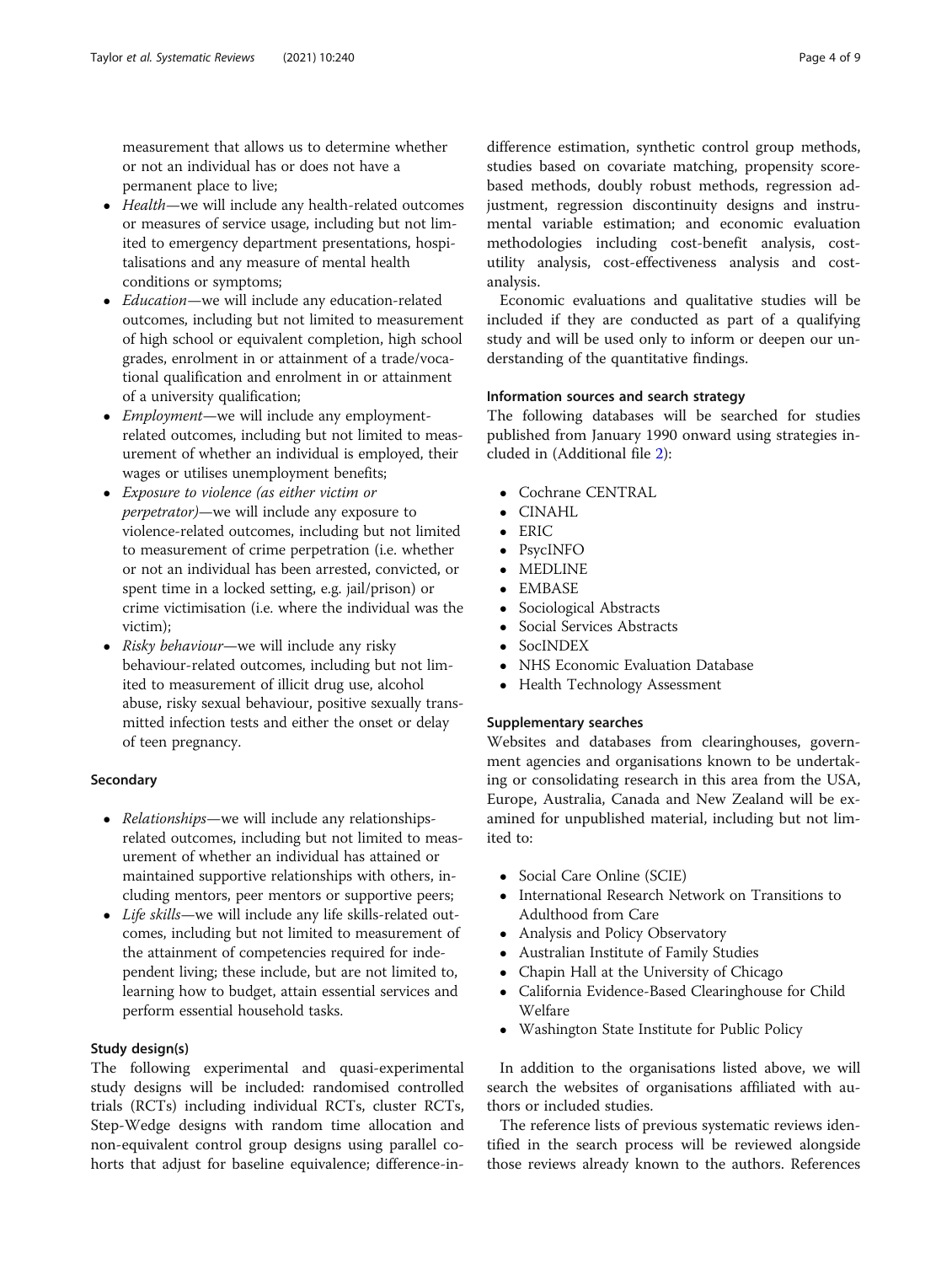of included studies will also be screened for eligibility. Additionally, authors of included studies will be contacted by email to ascertain if they are aware of any additional unpublished literature that may meet the inclusion criteria for this review.

# Language of publication

No restrictions will be placed on the language of publication.

# Data collection and management

Citations identified from the search strategy will be imported into the online systematic review application Covidence [[35\]](#page-7-0) for screening. Following PRISMA guidelines, a flowchart will be provided demonstrating the inputs and results of each stage of the review process.

# Study selection

Title and abstracts will be reviewed independently by two review authors, with a third reviewer resolving conflicts when they arise. Two review authors will independently read the full-text versions of all potentially eligible studies that they have selected, and a third reviewer will resolve conflicts when necessary. The eligibility criteria are included in Table [1.](#page-5-0)

# Data extraction

Data extraction will be undertaken by pairs of review authors, with one reviewer checking the results of the other. Data will be extracted into an online form developed for this review. The following information will be obtained: study design, study outcomes, sample size, location, study timeframe, study population, population demographics, intervention details, effect sizes, implementation outcomes as well as information required to conduct risk of bias assessments. Authors of included studies will be contacted by email to request any required information that is unavailable in print.

# Data analysis

We will synthesise data around each of our primary outcome domains (as defined in the "Criteria for considering studies for this review" section) as well as considering author affiliation, funding sources, conflicts of interest, individual versus group delivery and setting. If sufficient studies are identified, subgroup analysis will be undertaken based upon the following characteristics: (a) study design: randomised control trials vs. nonrandomised control trials, (b) age at which statutory outof-home care support ceases: 18 vs. greater than 18 and (c) gender.

For binary outcomes, we will calculate a risk ratio and a 95% confidence interval. For continuous data, if a consistent outcome measure is used, we will calculate the mean difference. Where different measures are used to examine primary outcomes, we will calculate the standardised mean difference if possible. Where data from the same outcome are reported in different studies as dichotomous or continuous data, we will transform these (if appropriate) to enable pooled estimates of effect.

If effect sizes are missing or displayed in ways that do not allow us to determine a pooled estimate, we will use the Campbell Collaboration effect size calculator [[36\]](#page-8-0). If we are not able to calculate an effect size in this manner, we will contact the authors and seek to obtain the information required for us to do so.

In accordance with the Cochrane Handbook for Systematic Reviews of Interventions, we will try to maximise the likelihood of being able to quantitatively synthesise primary and secondary outcomes across studies using a meta-analysis [[37\]](#page-8-0). If more than one study with suitable data can be identified, we intend to perform a meta-analysis if the population, intervention, comparison and outcomes are similar enough to be reasonably combined or can be standardised for comparison. To make this judgement, we will group included studies by outcome domain and study design, whilst considering the intervention type, population, comparator, outcome measure and timing of outcome measurement.

We plan to undertake both fixed-effects and randomeffects meta-analyses and intend to present the randomeffects result if there is no indication of funnel plot asymmetry. These models will allow us to estimate the pooled effect size and its 95% confidence interval for each outcome. For both approaches, we will perform a meta-analysis using the longest follow-up period possible for each outcome.

Data from randomised and non-randomised trial designs will not be pooled. We will also not pool data from non-randomised studies of different study designs. We will seek to undertake sensitivity analysis, if appropriate based on decisions made during the review process.

For each outcome, we will explore heterogeneity by preparing box plots, forest plots and examining the  $I^2$  statistic. Evidence of heterogeneity—where the  $p$  value < 0.1 and  $I^2$ statistic is greater than 75%—will be highlighted in the reporting of that outcome. Thresholds of low, medium and high heterogeneity will be assigned to  $I^2$  values of 25%, 50% and 75% [[38\]](#page-8-0). This analysis will be conducted using the R Project for Statistical Computing [\[39](#page-8-0)].

If the conditions for conducting a meta-analysis are not met, we will describe and synthesise study findings narratively in line with guidance from the SWiM reporting guideline [[40\]](#page-8-0). The data from each included study (e.g. study characteristics, context, exposures, outcomes and findings) will be used to build summary of findings/ evidence tables including an overall description of included studies. Studies will be grouped, and results synthesised by outcome domain, stratified by study design,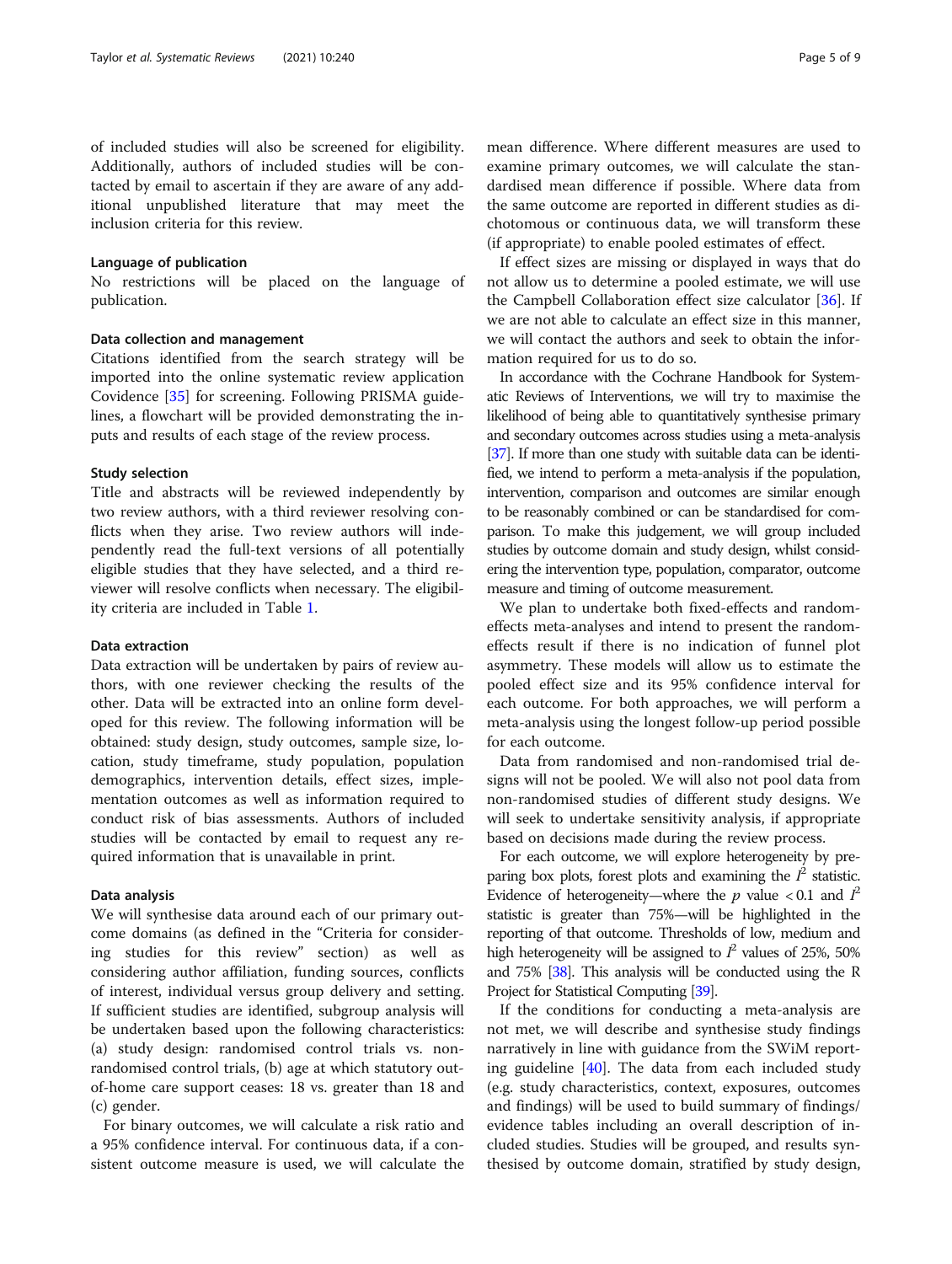# <span id="page-5-0"></span>Table 1 Inclusion and exclusion criteria by PICO domain

| <b>PICO</b>     | Inclusion criteria                                                                                                                                                                                                                                                                                                                                                                                                                                                                                                                                                                                                                                                                                                                                                                                                                                                                               | <b>Exclusion criteria</b>                                                                                                                                                                                                                                                                                                                                                                                                                                                                                                                                                                                                                                                         |
|-----------------|--------------------------------------------------------------------------------------------------------------------------------------------------------------------------------------------------------------------------------------------------------------------------------------------------------------------------------------------------------------------------------------------------------------------------------------------------------------------------------------------------------------------------------------------------------------------------------------------------------------------------------------------------------------------------------------------------------------------------------------------------------------------------------------------------------------------------------------------------------------------------------------------------|-----------------------------------------------------------------------------------------------------------------------------------------------------------------------------------------------------------------------------------------------------------------------------------------------------------------------------------------------------------------------------------------------------------------------------------------------------------------------------------------------------------------------------------------------------------------------------------------------------------------------------------------------------------------------------------|
| Study<br>design | • Randomised controlled trials (RCT) including:<br>• Individual RCTs<br>• Cluster RCTs<br>• Step-Wedge designs with random time allocation<br>· Non-equivalent control group designs using parallel cohorts that<br>adjust for baseline equivalence<br>· Difference-in-difference estimation<br>· Interrupted time-series<br>• Synthetic control group methods<br>· Studies based on:<br>• Covariate matching<br>. Propensity score based methods,<br>. Doubly robust methods<br>- Regression adjustment<br>· Regression discontinuity designs, and<br>· Instrumental variable estimation.<br>Qualitative studies and economic evaluations will be included if<br>they are conducted as part of a qualifying study and will be used<br>only to generate hypotheses, inform us about the interventions<br>and populations and inform or deepen our understanding of the<br>quantitative findings. | · Non-primary studies, including:<br>• Literature reviews<br>· Systematic reviews<br>• Meta-analysis<br>• Studies without a valid counterfactual, including designs that do<br>not include a parallel cohort that establish or adjust for baseline<br>equivalence, including:<br>· Single group pre-post designs<br>. Control group designs without matching in time and establishing<br>baseline equivalence<br>• Cross-sectional designs<br>· Non-controlled observational (cohort) designs<br>• Case-control designs<br>• Case studies/series<br>• Surveys<br>Qualitative designs and economic evaluations not undertaken in<br>the context of an included quantitative study. |
| Population      | Youth aged between 16 and 25<br>Youth in OOHC for reasons of child maltreatment, neglect or risk<br>of child maltreatment, relinquishment or lack of provision of<br>support. OOHC settings include:<br>• Foster care<br>• Guardianship<br>• Kinship care<br>• Group care<br>• Residential care<br>• Congregate care                                                                                                                                                                                                                                                                                                                                                                                                                                                                                                                                                                             | Youth in OOHC settings for reasons other than child maltreatment,<br>neglect, risk of child maltreatment, relinguishment or lack of<br>provision of support.<br>Youth who are not in OOHC.<br>Youth who are currently incarcerated, including in youth justice<br>settings.<br>Youth aged less than 16 and greater than 25.                                                                                                                                                                                                                                                                                                                                                       |
| Intervention    | Policies, programs or interventions delivered in the home or<br>community.                                                                                                                                                                                                                                                                                                                                                                                                                                                                                                                                                                                                                                                                                                                                                                                                                       | Policies, programs or interventions delivered in other settings, for<br>example: custodial settings.<br>Policies, programs or interventions where the focus is not on youth<br>transitioning from out-of-home care.                                                                                                                                                                                                                                                                                                                                                                                                                                                               |
|                 | Comparison Treatment as usual, another intervention, no intervention, or wait-<br>list control.                                                                                                                                                                                                                                                                                                                                                                                                                                                                                                                                                                                                                                                                                                                                                                                                  | Studies using other comparators.                                                                                                                                                                                                                                                                                                                                                                                                                                                                                                                                                                                                                                                  |
| Outcome         | Primary outcomes:<br>• Homelessness<br>$\cdot$ Health<br>• Education<br>• Employment<br>• Exposure to violence (as either victim or perpetrator)<br>• Risky behaviour<br>Secondary outcomes:<br>• Relationships<br>• Life skills                                                                                                                                                                                                                                                                                                                                                                                                                                                                                                                                                                                                                                                                 | Studies looking at other outcomes.                                                                                                                                                                                                                                                                                                                                                                                                                                                                                                                                                                                                                                                |
| Setting         | Countries where a statutory care system for child maltreatment<br>exists.                                                                                                                                                                                                                                                                                                                                                                                                                                                                                                                                                                                                                                                                                                                                                                                                                        | Countries where a statutory care system for child maltreatment<br>does not exist.                                                                                                                                                                                                                                                                                                                                                                                                                                                                                                                                                                                                 |

intervention type and population. We will use descriptive measures (median effect size and confidence interval) to describe their effects. We will use Cohen's benchmarks to assist in the interpretation of the magnitude of both dichotomous and continuous effect sizes where: small (SMD = 0.2), medium (SMD = 0.5) and large (SMD =  $0.8$ ) [[41](#page-8-0)].

For studies included in a meta-analysis, publication bias will be assessed by visually assessing funnel plot asymmetry. For continuous outcomes measured as mean differences Egger's regression test will be used [[37\]](#page-8-0).

# Evidence assessment

Risk of bias assessments will be used to explore heterogeneity, to inform decisions regarding the suitability of conducting a meta-analysis and to assess the strength of inferences supporting Grading of Recommendations, Assessment, Development and Evaluation (GRADE) recommendations. Risk of bias of included randomised controlled trials will be assessed using the Cochrane Risk of Bias 2 (RoB 2) tool [\[42](#page-8-0)]. Non-randomised studies will be assessed using the ROBINS-I tool [\[43](#page-8-0)]. The quality of any economic evaluations will be assessed using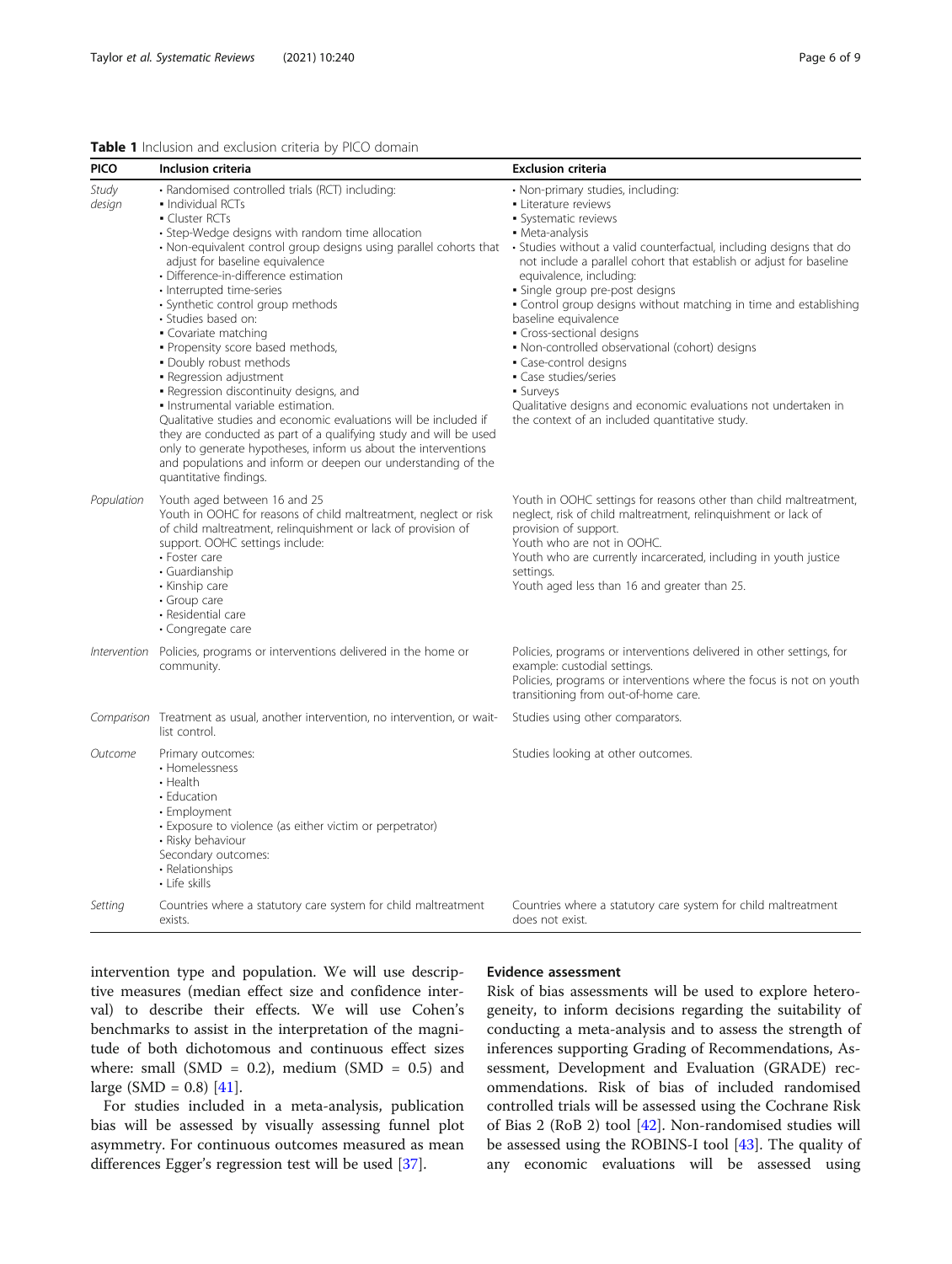<span id="page-6-0"></span>guidelines suggested by the Cochrane and Campbell Economics Methods Group [\[44\]](#page-8-0). The quality of evidence across outcomes that can be synthesised in a metaanalysis will be assessed as either very low, low, moderate or high using the GRADE methodology [[45\]](#page-8-0).

# **Discussion**

Reflecting its place as an emergent policy issue, the volume of research published on care leavers has increased substantially in the last 20 years, but this literature has not been the subject of high-quality synthesis. Therefore, it is an appropriate time for a systematic review to inform ongoing policy and practice discussions about how best to support young people transitioning from care and to shape future research.

This review has a number of advantages over previously published work on this topic, including (a) a systematic search of a wide range of databases with no language restrictions, (b) the use of inclusion criteria that prioritise studies with high-quality methodologies, (c) the selection of outcomes that reflect health and psychosocial wellbeing, (d) the inclusion of policy alongside individual or group-level interventions and (e) the use of the GRADE approach to assess the quality of evidence, report results and support knowledge translation.

In conducting this review, we also expect to encounter limitations. Including studies from different countries and settings, representing different social welfare regimes and policies as well as different social care systems may make it difficult to combine findings from studies. To address this concern, we will take these and other contextual factors into account in analysing, synthesising and reporting findings. Additionally, the inclusion of studies in our review that use a wide range of outcome measurements to assess similar constructs will likely limit the scope of any meta-analyses that we can undertake. As highlighted above, if this is the case, we will report findings without conducting meta-analyses using the SWiM guidelines.

The results of this review will have the potential to inform policy discussions in this area in a number of jurisdictions, as they evaluate the merits of providing different modes of transitions support, raising the age at which OOHC can be provided to young people or a combination of both.

The results of this review will also provide guidance to organisational leaders and other sector decision makers involved in the design and delivery of out-of-home care, transitions and independent living programs by identifying potentially promising interventions and/or key aspects important to take into account when supporting young people transitioning out of OOHC.

However, it will be important to interpret findings from this review with great caution. Previous international studies of out-of-home care systems and policies have emphasised that studies conducted in different welfare state regimes may represent different ways of defining and conceptualising out-of-home care, its key target population and key aspects of the care experience [\[4](#page-7-0), [16,](#page-7-0) [46](#page-8-0)]. In synthesising these as part of this review, detailed information on the context dependence of findings may therefore get lost, highlighting the need for a locally driven translation process of results and their potential implications for policy and practice in specific locations.

The results of this review will be disseminated though publication in a report by the funder, conference presentations and in peer reviewed publications. Any future amendments to this protocol in the course of the review will be updated in PROSPERO and reported in the published review.

#### Abbreviations

GRADE: Grading of Recommendations, Assessment, Development and Evaluation; OOHC: Out-of-home care; QED: Quasi-experimental design; RCT: Randomised control trial; SWiM: Synthesis without meta-analysis

# Supplementary Information

The online version contains supplementary material available at [https://doi.](https://doi.org/10.1186/s13643-021-01792-5) [org/10.1186/s13643-021-01792-5.](https://doi.org/10.1186/s13643-021-01792-5)

Additional file 1. PRISMA-P 2015 Checklist. Additional file 2. Search strategy.

#### Acknowledgements

Not applicable.

#### Authors' contributions

AS and DT conceptualised the review question. DT drafted the manuscript, and all co-authors provided comments during multiple rounds of revisions. DT, SC and AS developed the search strategy. AS, BA and GM provided methodological advice. PM provided subject matter expertise. JL is the guarantor of the review. All authors read and approved the final manuscript.

#### Authors' information

Not applicable.

# Funding

Funding for this systematic review is provided by the What Works Centre for Children's Social Care (What Works CSC) in the UK. What Works CSC provided comments on a draft version of this protocol.

### Availability of data and materials

Not applicable.

#### Declarations

Ethics approval and consent to participate Not applicable.

#### Consent for publication

Not applicable.

#### Competing interests

The authors declare that they have no competing interests.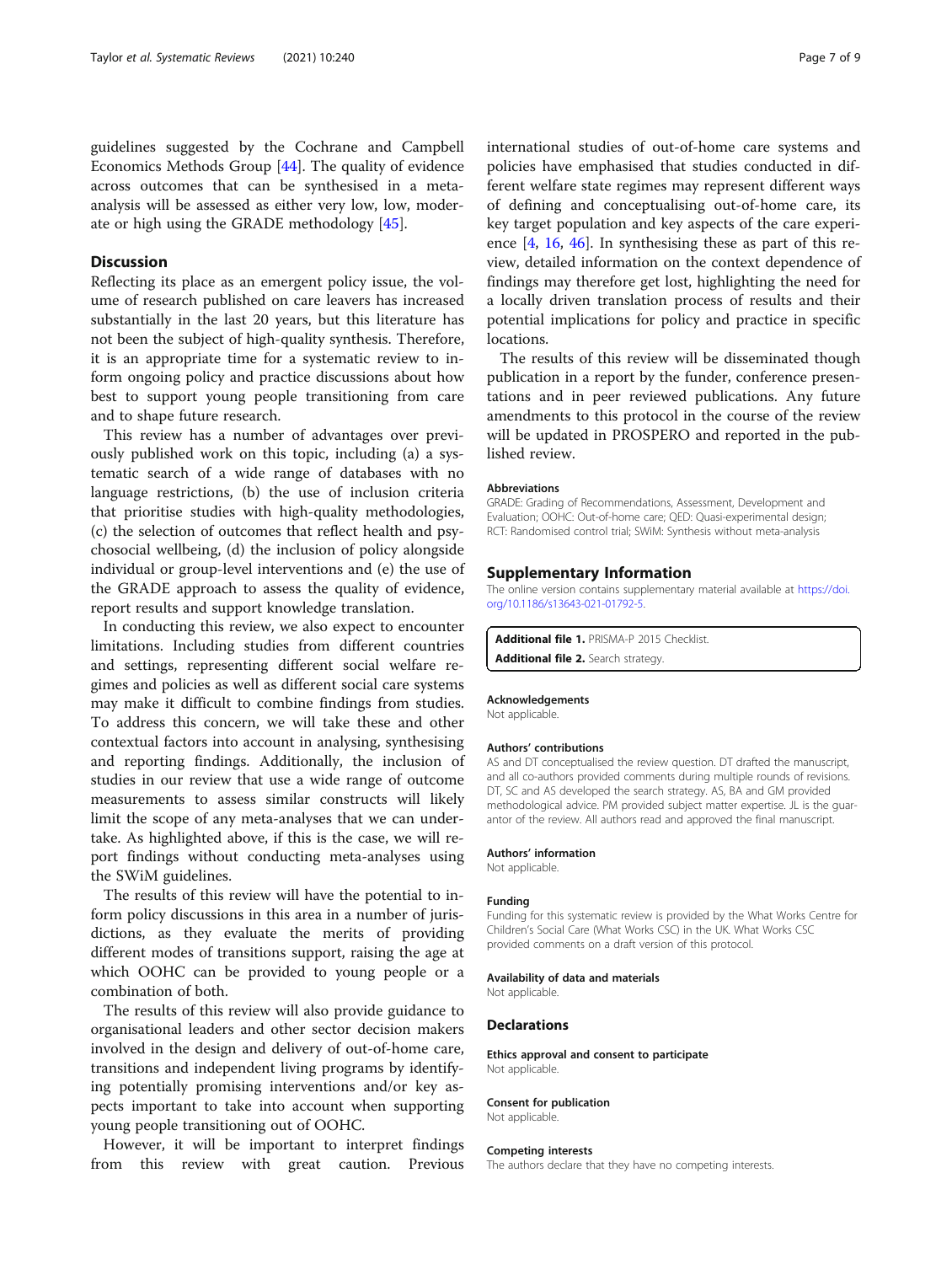# <span id="page-7-0"></span>Author details

<sup>1</sup>Department of Social Work, Monash University, 900 Dandenong Road, Caulfield East, VIC 3145, Australia. <sup>2</sup>Centre for Evidence and Implementation, 33 Lincoln Square South, Carlton, VIC 3053, Australia. <sup>3</sup>Institute for Implementation Science in Health Care, University of Zurich, Universitätstrasse 84, 8006 Zurich, Switzerland. <sup>4</sup>School for Policy Studies, University of Bristol, 8 Priory Rd, Bristol BS8 1TZ, UK. <sup>5</sup>The Fostering Network, 87 Blackfriars Road, London SE1 8HA, UK.

# Received: 3 December 2020 Accepted: 13 August 2021 Published online: 30 August 2021

# **References**

- Stein BD, Zima BT, Elliott MN, Burnam MA, Shahinfar A, Fox NA, et al. Violence exposure among school-age children in foster care: Relationship to distress symptoms. J Am Acad Child Adolesc Psychiatry [Internet]. 2001; 40(5):588–94. Available from:. [https://doi.org/10.1097/00004583-200105000-](https://doi.org/10.1097/00004583-200105000-00019) [00019.](https://doi.org/10.1097/00004583-200105000-00019)
- 2. Garland AF, Landsverk JL, Hough RL, Ellis-MacLeod E. Type of maltreatment as a predictor of mental health service use for children in foster care. Child Abus Negl. 1996;20(8):675–88. [https://doi.org/10.1016/0145-2134\(96\)00056-7](https://doi.org/10.1016/0145-2134(96)00056-7).
- Bergström M, Cederblad M, Håkansson K, Jonsson AK, Munthe C, Vinnerljung B, et al. Interventions in foster family care: a systematic review. Res Soc Work Pract. 2020;30(1)3-18. [https://doi.org/10.1177/10497315198321](https://doi.org/10.1177/1049731519832101) [01.](https://doi.org/10.1177/1049731519832101)
- 4. Strahl B, Van Breda ADP, Mann-Feder V, Schröer W. A multinational comparison of care-leaving policy and legislation. J Int Comp Soc Policy. 2021;37(1):34–49. <https://doi.org/10.1017/ics.2020.26>.
- 5. Department for Education. National Statistics: Children looked after in England including adoption: 2017 to 2018. Available from: [https://www.gov.](https://www.gov.uk/government/statistics/children-looked-after-in-england-including-adoption-2017-to-2018) [uk/government/statistics/children-looked-after-in-england-including-a](https://www.gov.uk/government/statistics/children-looked-after-in-england-including-adoption-2017-to-2018) [doption-2017-to-2018.](https://www.gov.uk/government/statistics/children-looked-after-in-england-including-adoption-2017-to-2018) [cited 2020 Jul 1].
- 6. Australian Institute of Health and Welfare. Child protection Australia 2018– 19. Canberra: Australian Government; 2020. Available from: [https://www.a](https://www.aihw.gov.au/reports/child-protection/child-protection-australia-2018-19/data) [ihw.gov.au/reports/child-protection/child-protection-australia-2018-19/data](https://www.aihw.gov.au/reports/child-protection/child-protection-australia-2018-19/data)
- 7. Fernandes-Alcantara AL. Youth transitioning from foster care: background and federal programs. Washington DC: Congressional Research Service; 2019. Available from: <https://crsreports.congress.gov/product/pdf/RL/RL34499>
- Cameron C. Leaving care and employment in five European countries: an undocumented problem? London: Thomas Coram Research Unit, UCL Institute of Education; 2016. Available from: [https://www.sos-childrensvilla](https://www.sos-childrensvillages.org/getmedia/908bc3ed-244d-48d0-b8e1-d44d8cdd8e8a/SOS-CVI_Leaving-Care-and-employment-report_Final.pdf) [ges.org/getmedia/908bc3ed-244d-48d0-b8e1-d44d8cdd8e8a/SOS-CVI\\_Lea](https://www.sos-childrensvillages.org/getmedia/908bc3ed-244d-48d0-b8e1-d44d8cdd8e8a/SOS-CVI_Leaving-Care-and-employment-report_Final.pdf) [ving-Care-and-employment-report\\_Final.pdf](https://www.sos-childrensvillages.org/getmedia/908bc3ed-244d-48d0-b8e1-d44d8cdd8e8a/SOS-CVI_Leaving-Care-and-employment-report_Final.pdf)
- 9. Statistics Denmark. ANBAAR16: Children and young persons placed outside of own home per 31st december by part of the country, place of accommodation, measure, age and sex. 2021. Available from: [https://www.](https://www.statbank.dk/statbank5a/selectvarval/Define.asp) [statbank.dk/statbank5a/selectvarval/Define.asp](https://www.statbank.dk/statbank5a/selectvarval/Define.asp). [cited 2021 Jun 24]
- 10. Doyle JJ. Child protection and child outcomes: measuring the effects of foster care. Am Econ Rev. 2007;97(5):1583–610. [https://doi.org/10.1257/aer.](https://doi.org/10.1257/aer.97.5.1583) [97.5.1583.](https://doi.org/10.1257/aer.97.5.1583)
- 11. Dworsky A, Napolitano L, Courtney M. Homelessness during the transition from foster care to adulthood. Am J Public Health. 2013;103(SUPPL. 2):318–23.
- 12. Crawford B, Pharris AB, Dorsett-Burrell R. Risk of serious criminal involvement among former foster youth aging out of care. Child Youth Serv Rev. 2018;93(August):451–7. Available from:. [https://doi.org/10.1016/j.](https://doi.org/10.1016/j.childyouth.2018.08.027) [childyouth.2018.08.027](https://doi.org/10.1016/j.childyouth.2018.08.027).
- 13. Dworsky A, Gitlow E. Employment outcomes of young parents who age out of foster care. Child Youth Serv Rev. 2017;72:133–40. Available from:. [https://](https://doi.org/10.1016/j.childyouth.2016.09.032) [doi.org/10.1016/j.childyouth.2016.09.032](https://doi.org/10.1016/j.childyouth.2016.09.032).
- 14. Fowler PJ, Marcal KE, Zhang J, Day O, Landsverk J. Homelessness and aging out of foster care: a national comparison of child welfare-involved adolescents. Child Youth Serv Rev [Internet]. 2017;77(December 2016):27–33. Available from:. [https://doi.org/10.1016/j.childyouth.2017.03.017.](https://doi.org/10.1016/j.childyouth.2017.03.017)
- 15. Greeno EJ, Lee BR, Tuten M, Harburger D. Prevalence of substance use, housing instability, and self-perceived preparation for independence among current and former foster youth. Child Adolesc Soc Work J. 2019;36(4):409– 18. [https://doi.org/10.1007/s10560-018-0568-y.](https://doi.org/10.1007/s10560-018-0568-y)
- 16. Cameron C, Hollingworth K, Schoon I, van Santen E, Schröer W, Ristikari T, et al. Care leavers in early adulthood: how do they fare in Britain, Finland and Germany? Child Youth Serv Rev. 2018;87(February):163–72. Available from:. <https://doi.org/10.1016/j.childyouth.2018.02.031>.
- 17. Donkoh C, Underhill K, Montgomery P. Independent living programmes for improving outcomes for young people leaving the care system. Cochrane Database Syst Rev. 2006;8 Available from: [http://doi.wiley.com/10.1002/14](http://doi.wiley.com/10.1002/14651858.CD005558.pub2) [651858.CD005558.pub2](http://doi.wiley.com/10.1002/14651858.CD005558.pub2).
- 18. Havlicek J, Garcia A, Smith DC. Mental health and substance use disorders among foster youth transitioning to adulthood: past research and future directions. Child Youth Serv Rev. 2013;35(1):194–203. Available from: [https://](https://www.ncbi.nlm.nih.gov/pmc/articles/PMC3677527/pdf/nihms414350.pdf) [www.ncbi.nlm.nih.gov/pmc/articles/PMC3677527/pdf/nihms414350.pdf.](https://www.ncbi.nlm.nih.gov/pmc/articles/PMC3677527/pdf/nihms414350.pdf) <https://doi.org/10.1016/j.childyouth.2012.10.003>.
- 19. Gypen L, Vanderfaeillie J, De Maeyer S, Belenger L, Van Holen F. Outcomes of children who grew up in foster care: systematic-review. Child Youth Serv Rev. 2017;76:74–83. Available from:. [https://doi.org/10.1016/j.childyouth.2017.](https://doi.org/10.1016/j.childyouth.2017.02.035) [02.035](https://doi.org/10.1016/j.childyouth.2017.02.035).
- 20. O'Donnell R, Hatzikiriakidis K, Mendes P, Savaglio M, Green R, Kerridge G, et al. The impact of transition interventions for young people leaving care: a review of the Australian evidence. Int J Adolesc Youth. 2020;25(1):1076–88. Available from:. [https://doi.org/10.1080/02673843.2020.1842216.](https://doi.org/10.1080/02673843.2020.1842216)
- 21. Kushel MB, Yen IH, Gee L, Courtney ME. Homelessness and health care access after emancipation. Arch Pediatr Adolesc Med. 2007;161(10):986–33 Available from: [http://archpedi.jamanetwork.com/article.aspx?doi=10.1001/a](http://archpedi.jamanetwork.com/article.aspx?doi=10.1001/archpedi.161.10.986) [rchpedi.161.10.986](http://archpedi.jamanetwork.com/article.aspx?doi=10.1001/archpedi.161.10.986).
- 22. Heerde JA, Hemphill SA, Scholes-Balog KE. The impact of transitional programmes on post-transition outcomes for youth leaving out-of-home care: a meta-analysis. Heal Soc Care Community. 2018;26(1):e15–30. [https://](https://doi.org/10.1111/hsc.12348) [doi.org/10.1111/hsc.12348](https://doi.org/10.1111/hsc.12348).
- 23. Mendes P, Rogers J. Young people transitioning from out-of-home care: what are the lessons from extended care programmes in the usa and england for Australia? Br J Soc Work. 2020;50(5):1513–30. [https://doi.org/10.1](https://doi.org/10.1093/bjsw/bcaa028) [093/bjsw/bcaa028.](https://doi.org/10.1093/bjsw/bcaa028)
- 24. van Breda AD, Munro ER, Gilligan R, Anghel R, Harder A, Incarnato M, et al. Extended care: Global dialogue on policy, practice and research. Child Youth Serv Rev. 2020;119(April):105596. Available from:. [https://doi.org/10.1](https://doi.org/10.1016/j.childyouth.2020.105596) [016/j.childyouth.2020.105596.](https://doi.org/10.1016/j.childyouth.2020.105596)
- 25. Everson-Hock ES, Jones R, Guillaume L, Clapton J, Duenas A, Goyder E, et al. Supporting the transition of looked-after young people to independent living: a systematic review of interventions and adult outcomes. Child Care Health Dev. 2011;37(6):767–79.
- 26. Yelick A. Research Review: Independent living programmes: the influence on youth ageing out of care (YAO). Child Fam Soc Work. 2017;22(1):515–26. [https://doi.org/10.1111/cfs.12208.](https://doi.org/10.1111/cfs.12208)
- 27. Liu C, Vazquez C, Jones K, Fong R. The impact of independent living programs on foster youths' educational outcomes: a scoping review. Child Youth Serv Rev. 2019;98(September 2018):213–20. Available from:. [https://](https://doi.org/10.1016/j.childyouth.2019.01.006) [doi.org/10.1016/j.childyouth.2019.01.006.](https://doi.org/10.1016/j.childyouth.2019.01.006)
- 28. Randolph KA, Thompson H. A systematic review of interventions to improve post-secondary educational outcomes among foster care alumni. Child Youth Serv Rev. 2017;79(July):602–11. Available from:. [https://doi.org/10.101](https://doi.org/10.1016/j.childyouth.2017.07.013) [6/j.childyouth.2017.07.013.](https://doi.org/10.1016/j.childyouth.2017.07.013)
- 29. Woodgate RL, Morakinyo O, Martin KM. Interventions for youth aging out of care: a scoping review. Child Youth Serv Rev. 2017;82(July):280–300. Available from:. [https://doi.org/10.1016/j.childyouth.2017.09.031.](https://doi.org/10.1016/j.childyouth.2017.09.031)
- 30. Naccarato T, DeLorenzo E. Transitional youth services: practice implications from a systematic review. Child Adolesc Soc Work J. 2008;25(4):287–308. [https://doi.org/10.1007/s10560-008-0127-z.](https://doi.org/10.1007/s10560-008-0127-z)
- 31. Häggman-Laitila A, Salokekkilä P, Karki S. Integrative review of the evaluation of additional support programs for care leavers making the transition to adulthood. J Pediatr Nurs. 2020;54:63–77. Available from:. [https://doi.org/10.1016/j.pedn.2020.05.009.](https://doi.org/10.1016/j.pedn.2020.05.009)
- 32. Greeson JKP, Garcia AR, Tan F, Chacon A, Ortiz AJ. Interventions for youth aging out of foster care: a state of the science review. Child Youth Serv Rev. 2020;113(April):105005. Available from:. [https://doi.org/10.1016/j.childyouth.2](https://doi.org/10.1016/j.childyouth.2020.105005) [020.105005.](https://doi.org/10.1016/j.childyouth.2020.105005)
- 33. Shamseer L, Moher D, Clarke M, Ghersi D, Liberati A, Petticrew M, et al. Preferred reporting items for systematic review and meta-analysis protocols (prisma-p) 2015: elaboration and explanation. BMJ. 2015;349(January):1–25. Available from:. <https://doi.org/10.1136/bmj.g7647>.
- 34. Page MJ, McKenzie JE, Bossuyt PM, Boutron I, Hoffmann TC, Mulrow CD, et al. The PRISMA 2020 statement: an updated guideline for reporting systematic reviews. Syst Rev. 2021;10(89). <https://doi.org/10.1186/s13643-021-01626-4>.
- 35. Veritas Health Innovation. Covidence systematic review software. Melbourne.